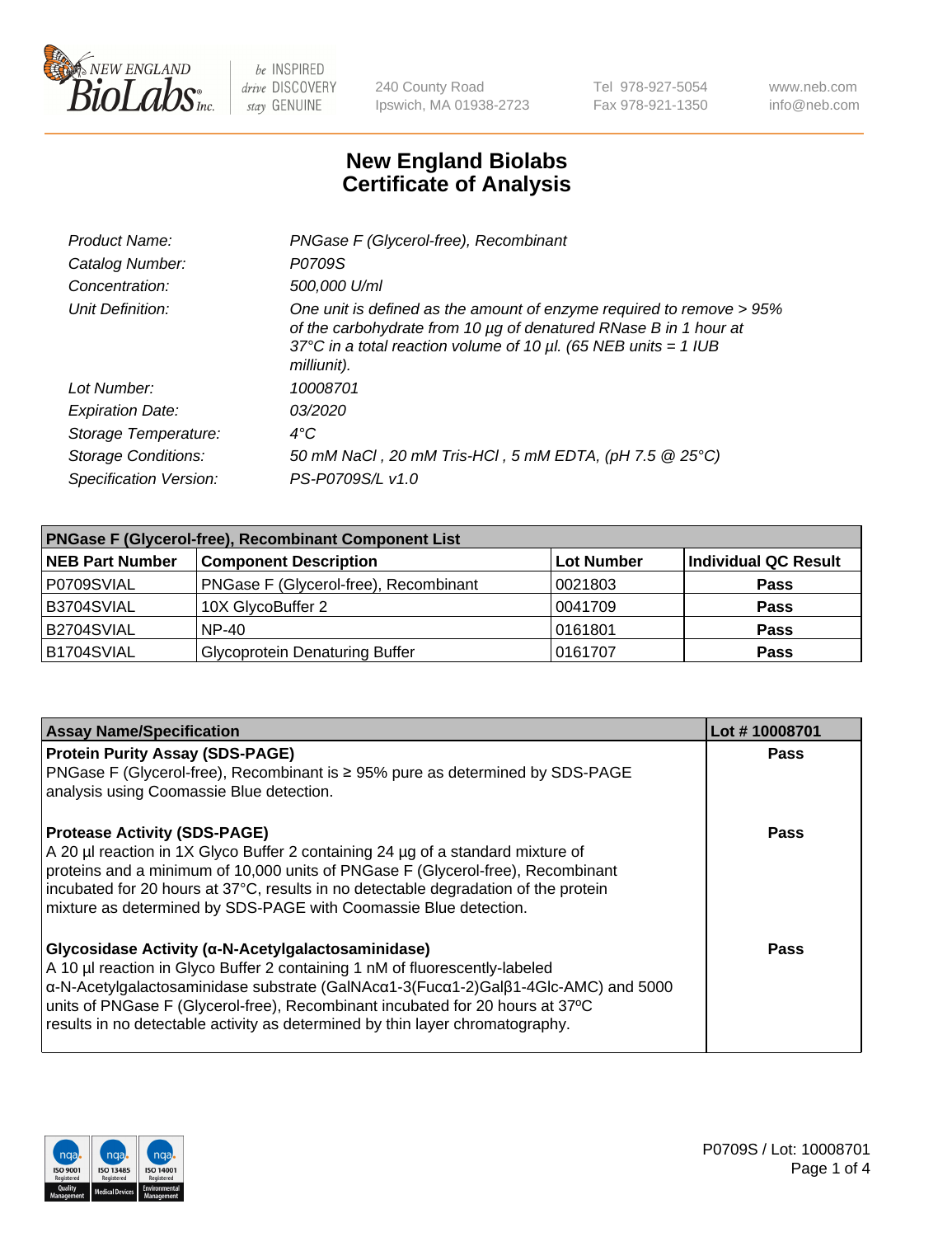

240 County Road Ipswich, MA 01938-2723 Tel 978-927-5054 Fax 978-921-1350 www.neb.com info@neb.com

| <b>Assay Name/Specification</b>                                                                                                                                                                                                                                                                                                                                           | Lot #10008701 |
|---------------------------------------------------------------------------------------------------------------------------------------------------------------------------------------------------------------------------------------------------------------------------------------------------------------------------------------------------------------------------|---------------|
| Glycosidase Activity (α-Glucosidase)<br>A 10 µl reaction in Glyco Buffer 2 containing 1 nM of fluorescently-labeled<br>a-Glucosidase substrate (Glca1-6Glca1-4Glc-AMC) and 5000 units of PNGase F<br>(Glycerol-free), Recombinant incubated for 20 hours at 37°C results in no detectable<br>activity as determined by thin layer chromatography.                         | Pass          |
| Glycosidase Activity (β1-4 Galactosidase)<br>A 10 µl reaction in Glyco Buffer 2 containing 1 nM of fluorescently-labeled<br>β-Galactosidase substrate (Galβ1-4GlcNAcβ1-3Galβ1-4Glc-AMC) and 5000 units of<br>PNGase F (Glycerol-free), Recombinant incubated for 20 hours at 37°C results in no<br>detectable activity as determined by thin layer chromatography.        | Pass          |
| Glycosidase Activity (α-Neuraminidase)<br>A 10 µl reaction in Glyco Buffer 2 containing 1 nM of fluorescently-labeled<br>α-Neuraminidase substrate (Neu5Acα2-3Galβ1-3GlcNAcβ1-3Galβ1-4Glc-AMC) and 5000 units<br>of PNGase F (Glycerol-free), Recombinant incubated for 20 hours at 37°C results in<br>no detectable activity as determined by thin layer chromatography. | <b>Pass</b>   |
| Glycosidase Activity (β1-3 Galactosidase)<br>A 10 µl reaction in Glyco Buffer 2 containing 1 nM of fluorescently-labeled<br>β-Galactosidase substrate (Galβ1-3GlcNAcβ1-4Galβ1-4Glc-AMC) and 5000 units of PNGase<br>F (Glycerol-free), Recombinant incubated for 20 hours at 37°C results in no<br>detectable activity as determined by thin layer chromatography.        | <b>Pass</b>   |
| Glycosidase Activity (α1-3 Mannosidase)<br>A 10 µl reaction in Glyco Buffer 2 containing 1 nM of fluorescently-labeled<br>α-Mannosidase substrate (Manα1-3Manβ1-4GlcNAc-AMC) and 5000 units of PNGase F<br>(Glycerol-free), Recombinant incubated for 20 hours at 37°C results in no detectable<br>activity as determined by thin layer chromatography.                   | <b>Pass</b>   |
| Glycosidase Activity (α1-3 Galactosidase)<br>A 10 µl reaction in Glyco Buffer 2 containing 1 nM of fluorescently-labeled<br>α-Galactosidase substrate (Galα1-3Galβ1-4GlcNAc-AMC) and 5000 units of PNGase F<br>(Glycerol-free), Recombinant incubated for 20 hours at 37°C results in no detectable<br>activity as determined by thin layer chromatography.               | <b>Pass</b>   |
| Glycosidase Activity (α1-6 Mannosidase)<br>A 10 µl reaction in Glyco Buffer 2 containing 1 nM of fluorescently-labeled<br>α-Mannosidase substrate (Manα1-6Manα1-6(Manα1-3)Man-AMC) and 5000 units of PNGase F<br>(Glycerol-free), Recombinant incubated for 20 hours at 37°C results in no detectable<br>activity as determined by thin layer chromatography.             | <b>Pass</b>   |
| Glycosidase Activity (a1-6 Galactosidase)                                                                                                                                                                                                                                                                                                                                 | <b>Pass</b>   |

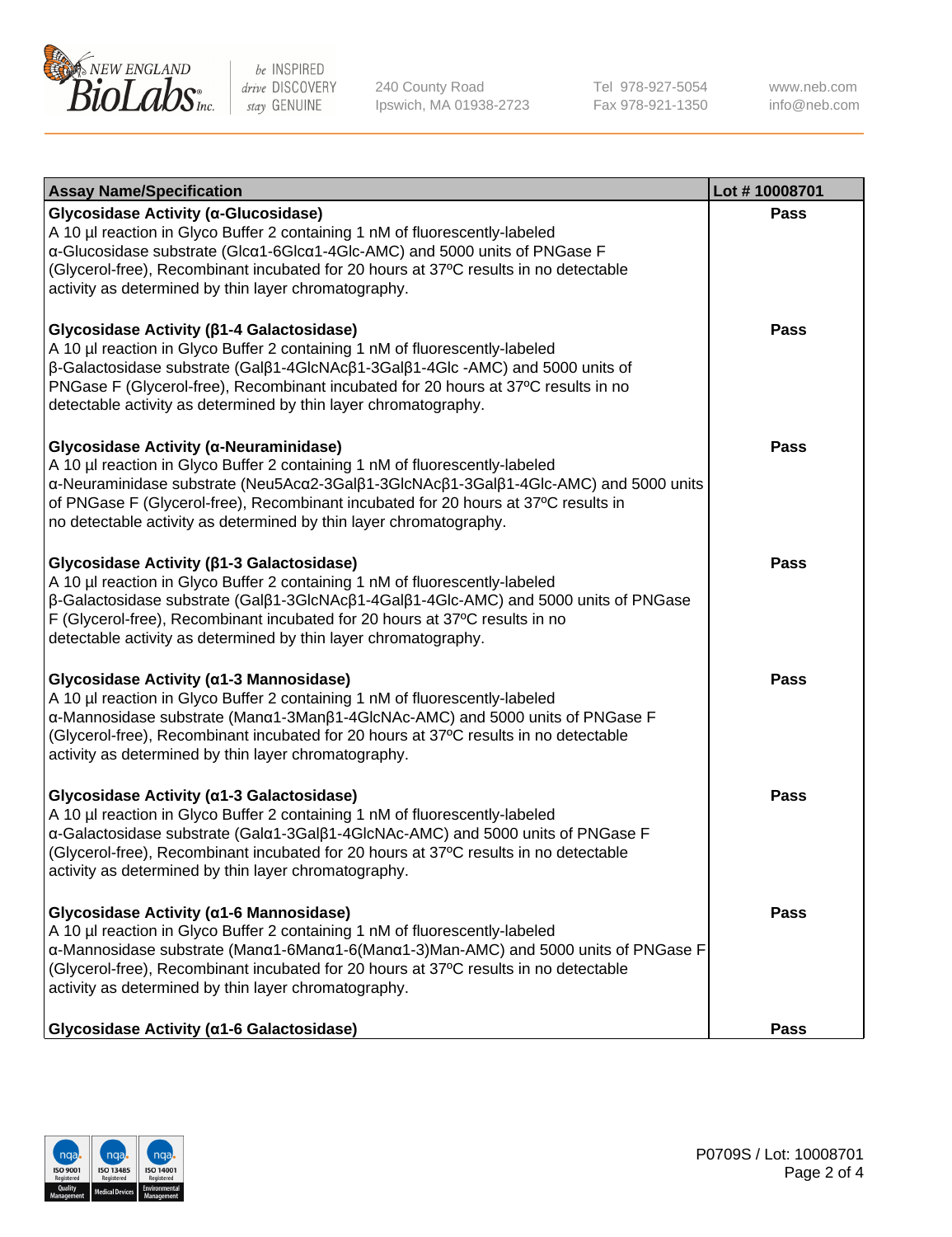

240 County Road Ipswich, MA 01938-2723 Tel 978-927-5054 Fax 978-921-1350

www.neb.com info@neb.com

| <b>Assay Name/Specification</b>                                                                                                                                                                                                                                                                                                                                                                           | Lot #10008701 |
|-----------------------------------------------------------------------------------------------------------------------------------------------------------------------------------------------------------------------------------------------------------------------------------------------------------------------------------------------------------------------------------------------------------|---------------|
| A 10 µl reaction in Glyco Buffer 2 containing 1 nM of fluorescently-labeled<br>α-Galactosidase substrate (Galα1-6Galα1-6Glcα1-2Fru-AMC) and 5000 units of PNGase F<br>(Glycerol-free), Recombinant incubated for 20 hours at 37°C results in no detectable<br>activity as determined by thin layer chromatography.                                                                                        |               |
| Glycosidase Activity (β-N-Acetylgalactosaminidase)<br>A 10 µl reaction in Glyco Buffer 2 containing 1 nM of fluorescently-labeled<br>$\beta$ -N-Acetylgalactosaminidase substrate (GalNAc $\beta$ 1-4Gal $\beta$ 1-4Glc-AMC) and 5000 units of<br>PNGase F (Glycerol-free), Recombinant incubated for 20 hours at 37°C results in no<br>detectable activity as determined by thin layer chromatography.   | <b>Pass</b>   |
| Glycosidase Activity (β-Mannosidase)<br>A 10 µl reaction in Glyco Buffer 2 containing 1 nM of fluorescently-labeled<br>$\beta$ -Mannosidase substrate (Man $\beta$ 1-4Man $\beta$ 1-4Man-AMC) and 5000 units of PNGase F<br>(Glycerol-free), Recombinant incubated for 20 hours at 37°C results in no detectable<br>activity as determined by thin layer chromatography.                                  | <b>Pass</b>   |
| Glycosidase Activity (β-Xylosidase)<br>A 10 µl reaction in Glyco Buffer 2 containing 1 nM of fluorescently-labeled<br>β-Xylosidase substrate (Xylβ1-4Xylβ1-4Xylβ1-4Xyl-AMC) and 5000 units of PNGase F<br>(Glycerol-free), Recombinant incubated for 20 hours at 37°C results in no detectable<br>activity as determined by thin layer chromatography.                                                    | <b>Pass</b>   |
| Glycosidase Activity (β-N-Acetylglucosaminidase)<br>A 10 µl reaction in Glyco Buffer 2 containing 1 nM of fluorescently-labeled<br>$\beta$ -N-Acetylglucosaminidase substrate (GIcNAc $\beta$ 1-4GIcNAc $\beta$ 1-4GIcNAc-AMC) and 5000 units<br>of PNGase F (Glycerol-free), Recombinant incubated for 20 hours at 37°C results in<br>no detectable activity as determined by thin layer chromatography. | <b>Pass</b>   |
| Glycosidase Activity (a1-3 Fucosidase)<br>A 10 µl reaction in Glyco Buffer 2 containing 1 nM of fluorescently-labeled<br>α-Fucosidase substrate (Fucα1-3Galβ1-4GlcNAcβ1-3Galβ1-4Glc-AMC) and 5,000 of PNGase<br>F (Glycerol-free), Recombinant incubated for 20 hours at 37°C results in no<br>detectable activity as determined by thin layer chromatography.                                            | <b>Pass</b>   |
| Glycosidase Activity (α1-2 Fucosidase)<br>A 10 µl reaction in Glyco Buffer 2 containing 1 nM of fluorescently-labeled<br>α-Fucosidase substrate (Fucα1-2Galβ1-4Glc-AMC) and 5000 units of PNGase F<br>(Glycerol-free), Recombinant incubated for 20 hours at 37°C results in no detectable<br>activity as determined by thin layer chromatography.                                                        | <b>Pass</b>   |
| Glycosidase Activity (Endo F1, F2, H)<br>A 10 µl reaction in Glyco Buffer 2 containing 1 nM of fluorescently-labeled Endo F1,                                                                                                                                                                                                                                                                             | <b>Pass</b>   |